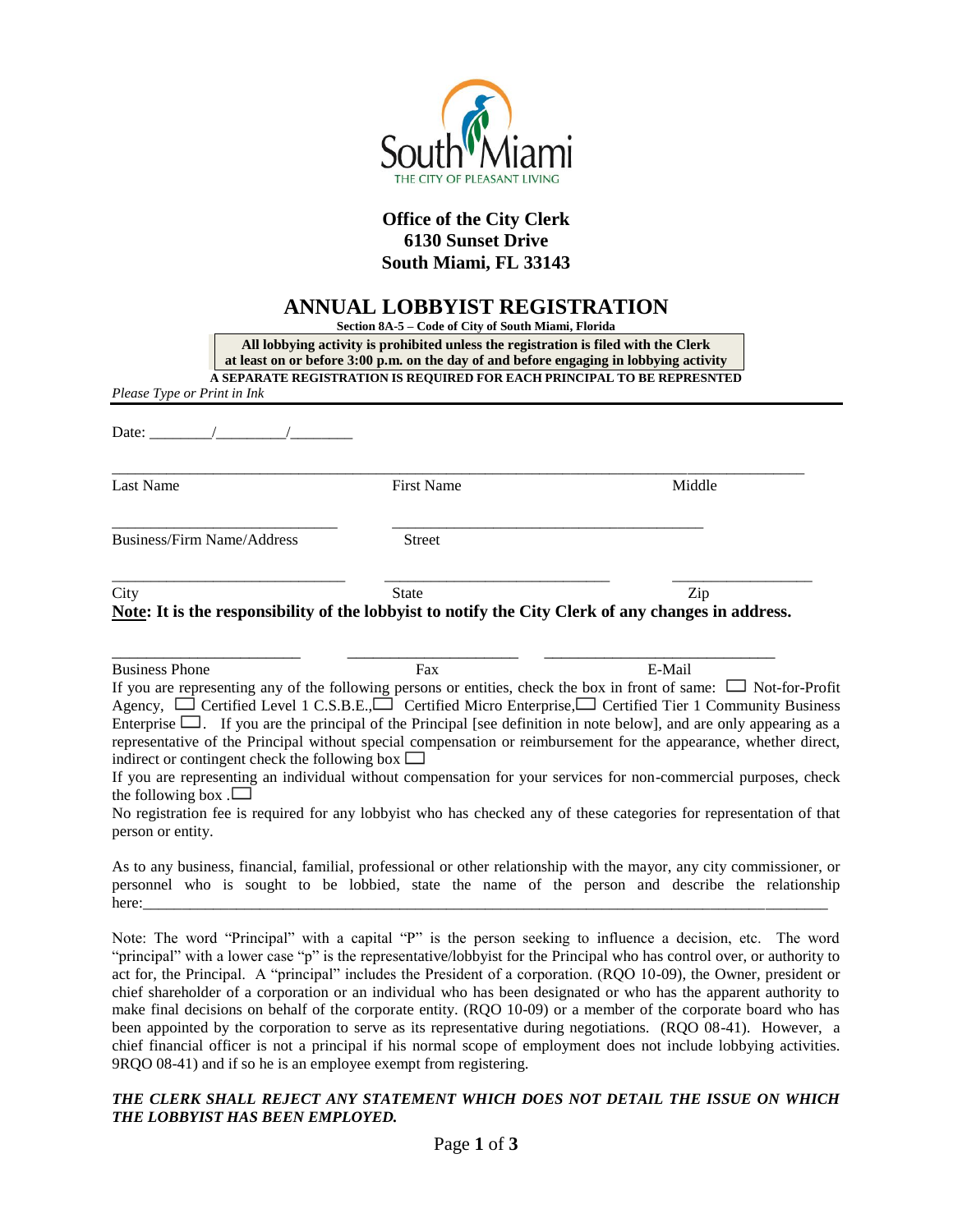# **ANNUAL LOBBYIST REGISTRATION Page 2**

| Please Type or Print in Ink in the column below                                                                    |  |
|--------------------------------------------------------------------------------------------------------------------|--|
| What is the Principal's Name                                                                                       |  |
| Who is the Principal's Contact Person                                                                              |  |
| What is the Principal's Trade Name                                                                                 |  |
| What is the Principal's Mailing Address                                                                            |  |
| If the Principal is a legal entity, what type of entity is<br>it, i.e., corporation, partnership, trust, LLC, etc. |  |
| Names of all chief officers, managing members,<br>partners and trustees of Principal                               |  |
|                                                                                                                    |  |
| What is the Principal's telephone number                                                                           |  |
| What is the name of all persons or entities who,<br>directly or indirectly, have a 5% or more ownership            |  |
| interest in the Principal.                                                                                         |  |

Provide the following information for all of the Principal's Lobbyists who are to be representing the Principal on the issue(s) described in this lobbyist Registration Form. If you need additional space type the information on a separate sheet and attach to this Registration Form.

Type the name and date of employment of each Lobbyist below Type the address [see note 2 below], phone # and issue for each lobbyist below

| Name | Date | Address | Telephone # | Type the issue to be lobbied<br>below |
|------|------|---------|-------------|---------------------------------------|
|      |      |         |             |                                       |
|      |      |         |             |                                       |
|      |      |         |             |                                       |
|      |      |         |             |                                       |

Note 1 On or before October 1<sup>st</sup> of each year, every lobbyist must file an expenditure statement with the City Clerk for the preceding calendar year, regardless of the level of activity of the lobbyist, unless the lobbyist has NOT incurred any expenses during the reporting period.

Note 2: It is the responsibility of the lobbyist and the Principal to notify the City Clerk of any changes in address

**Legislative Issue Information**  $\begin{bmatrix} \end{bmatrix}$  Please check in the foregoing box if the lobbyist is employed for a specific issue and identify, below, the name of each elected or appointed official, city department head, City personnel, member of any agency, board, committee or task forces or anyone else who you will be lobbying and beside each name identify the issue to be lobbied with that person:

If you need additional space, type or print the information on a separate sheet and attach to this Registration Form.

**WARNING: Pursuant to Section 2-11.1(s)(9) of the Code of Miami-Dade County, misrepresentation of any facts on this form may subject the person signing this form to be prohibited from lobbying any of the City Personnel, including appointed and elected officials, department heads and members of any agency, board or committee for a period up to five years.**